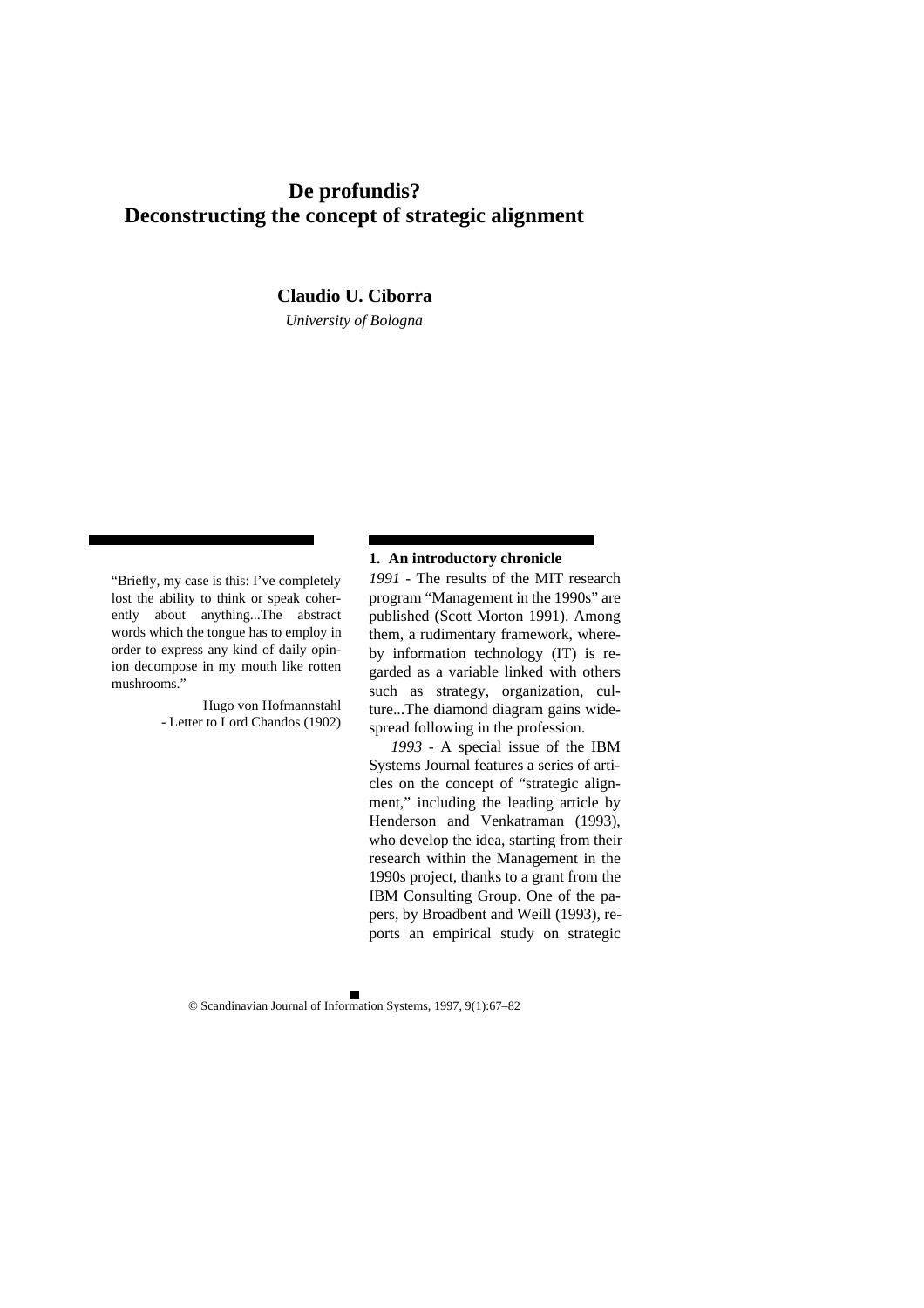alignment in the Australian banking industry. The aim of the study is "to identify organizational practices that contribute to and enhance alignment." After finding such practices, the authors come up with a model of strategic alignment based on 15 propositions, concluding that "enhancing business and information strategy alignment will remain a key challenge for both business and information managers in the future."

*Early 1994* - At a meeting in a fancy Californian resort the progress of the research program on strategic alignment is discussed among academics and consultants. Some concern is expressed about the current and future efforts to extend the original strategic alignment model: how to evaluate whether a firm is aligned or not, and how to measure it? Which measurement tool could be developed? Is there a scale to assess the overall strength of the alignment?

*Sometime in 1995* - A manager at the IBM Consulting Group expresses, in private, doubts about the fact that the research programme will lead anywhere. Soon after, corporate funding is discontinued.

*December 1996* - At the annual ICIS Conference in Cleveland, Broadbent, Weill *et al.* (1996) win the Best Paper Award with an empirical study on "Firm Context and Patterns of IT Infrastructure Capability". Based on international case studies the authors show how IT infrastructure is critical to firm competitiveness. Their findings focus on "how firms link strategy and IT infrastructure formation process."

Though the authors quote theirs and Henderson and Venkatraman's 1993 papers, they never use the term strategic alignment in the whole article. At times,

they write about "integration" among IT and organization.

Several questions emerge from our sketchy chronicle above. To begin with, was the concept of strategic alignment a lemon, so that a research program is launched, but also quickly dismissed by both scholars and sponsors? But, then, why do leading researchers write papers, based on detailed empirical studies, that support the idea according to which this is a "key concept" for management when deploying IT to gain competitive advantage?

Or, even if the "new" concept was not very different from the elusive one of "strategic fit," but since managers were not fully aware of it, was there a window of opportunity for research in order to create management awareness, fix the competency gap, and move on? So, today the problem would have been solved thanks to informed research and consulting. Then why do the same authors seem to shy away from the term "alignment" in their current material? After all, they are the academic and consulting heroes who disposed of that problem: it should be their trophy. Why rely on the thesaurus even when writing an award winning paper, in order to avoid using that very term?

These questions urge us to engage an inquiry pertaining to both the notion of strategic alignment in business and the business of conducting research, publishing, and in general doing "management science" according to the prevailing business school model.

Our reflections will suggest the following: while strategic alignment may be close to a truism conceptually, in the everyday business it is far from being implemented. Strategy ends up in "tinker-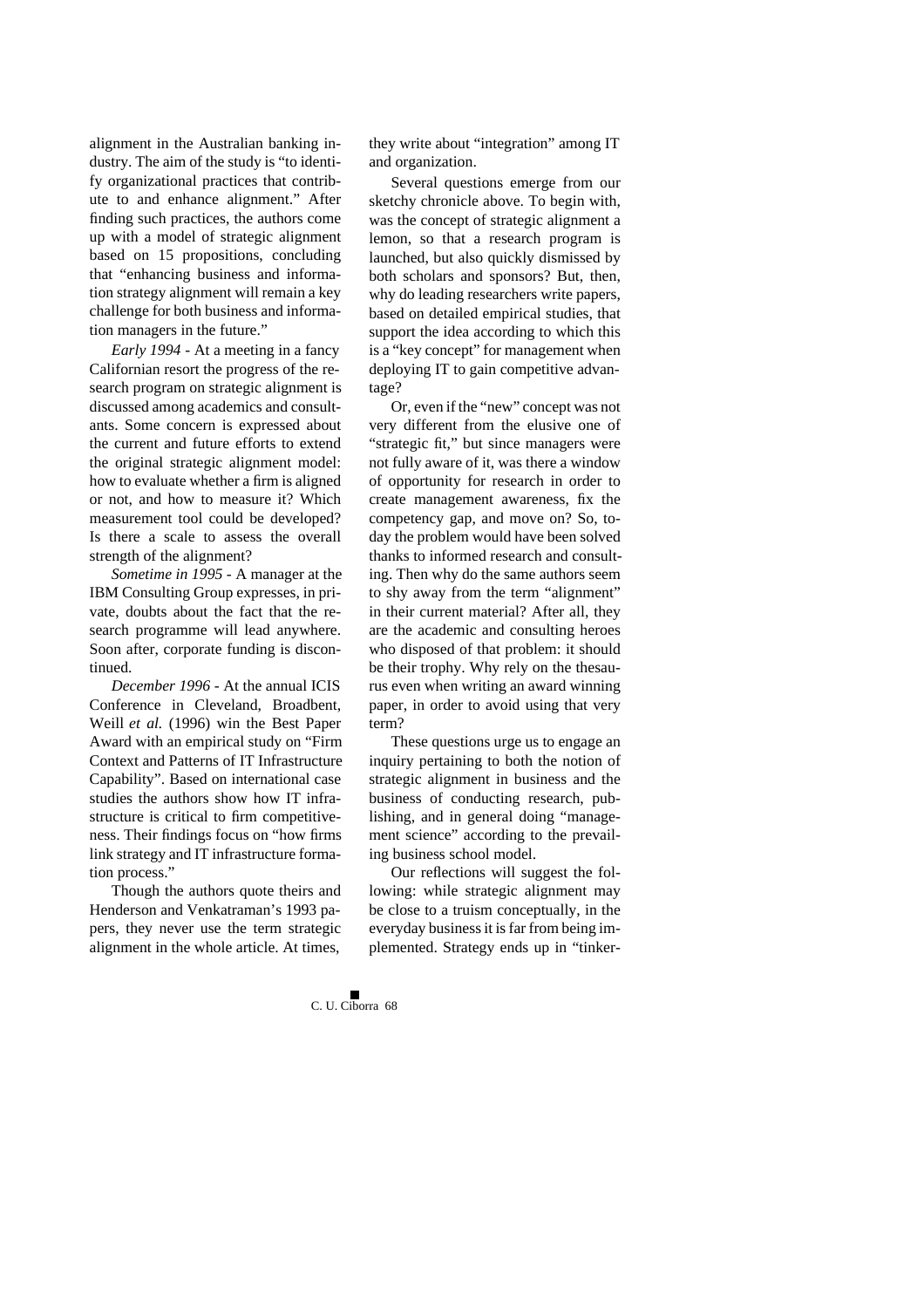ing" (Ciborra, 1994) and the IT infrastructure tends to "drift" (Ciborra 1996a). If alignment was supposed to be the ideal "bridge" connecting the two key variables, it must be admitted that such a conceptual bridge faces the perils of the concrete bridge always re-designed and never built between continental Italy and Sicily, (actually, between Scylla and Charybdis) its main problem being the shores: shifting and torn by small and big earthquakes.

Furthermore, a more attentive reflection on the phenomenon of alignment as emerging from the field, and not from the models, shows the strategic relevance of practices such as "care" (Heidegger 1962), "cultivation" (Dahlbom and Janlert 1996) and "hospitality." Finally, there are characteristics of the IT infrastructure that do not rule out the possibility that "technology aligns management". At the extreme, technology could be regarded as an actor in itself. Alignment as strategic alliance between humans and nothumans (Latour 1993) may be a better expression to portray the quest of a common, interplay space between them. Armed with such broader understanding, strategies of care, hospitality and cultivation would then make much more practical sense for management, than a sheer, commando-like "harnessing-IT" strategy.

Regarding the research program, one major question begs for our attention: what to say of a science that advances by "burning" issues, such as the one of strategic alignment? How? It deploys careful empirical research, claiming to identify "naturally occurring phenomena" (Bensaou and Venkatraman 1996), but in reality measures theoretical (and artificial) constructs, so that the messiness of everyday reality (e.g., there is no observable alignment, nor mesurable fit, because strategy now is *de facto* bricolage, while the technology is mostly "out of control") gets virtually hidden. Or, it builds models that should be basic but do not last a couple of years, and quickly fall into oblivion?

To anticipate, such a style of teaching, researching and consulting developed in the (US) business school environment, and acritically imported in most business schools across the globe, slowly empoisons management thinking and practice: practitioners and academics increasingly worship simplified models that have a very short life cycle. And careers, research grants and education programs come to depend upon the continuous injections of such disposable models.

At the exclusion of thinking and reflection-in-action, who pays the final (human) price? Our customers. Once they leave the MBA or executive education classes, managers who have been exposed to such illusionary models, presented as the outcome of quasi scientific studies, are left alone and disarmed in front of the intricacies of real business processes and behaviors, which in the meantime have become even more complicated than when these managers left for their courses. People's existence, carefully left out of the models, waits for them at their workplaces.

#### **2. Beyond geometry: Strategic alignment unveiled**

Strategic alignment was originally defined as concerning the inherently dynamic fit between external and internal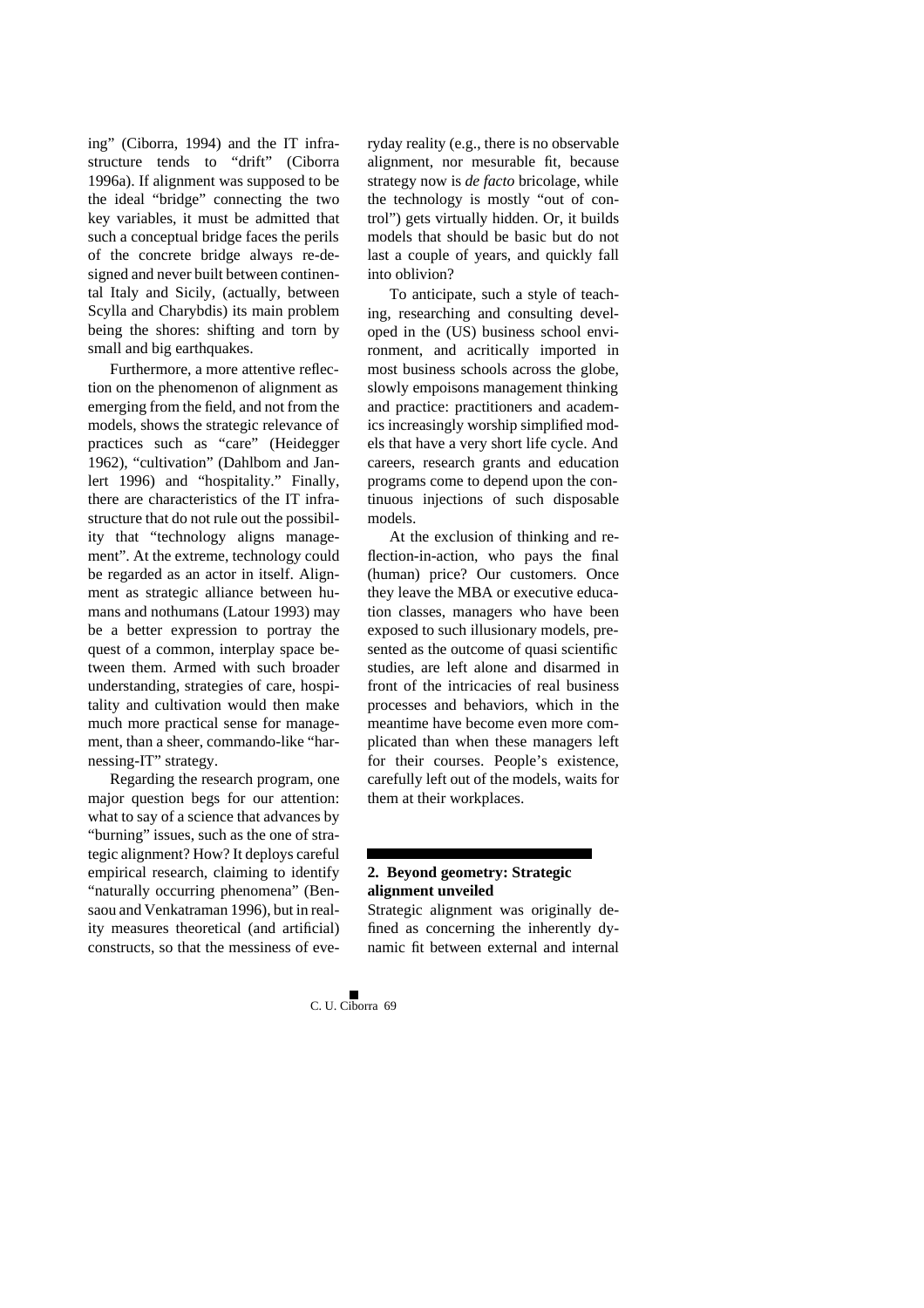domains, such as the product/market, strategy, administrative structures, business processes and IT (Henderson and Venkatraman 1993). Economic performance is argued to be enhanced by finding the right fit between external positioning and internal arrangements (Chandler 1962). The scholars of the research program on strategic alignment claimed to draw a badly needed connecting line between strategy and IT master plans (usually formulated as an internal response to business strategy).

We have seen the trajectory of that research program. We submit that the need for (a different style of) research comes from at least two phenomena:

IT strategic plans have been around for years, and their link with the business strategy should have granted, though indirectly, some form of alignment. Often they have not, so there must be still an open problem; many cases of successful Strategic Information Systems seem to show that tinkering, not conscious alignment, was at the origin of (ex post) successfully aligned IT applications (Ciborra 1994).

Alignment, as a conceptual bridge, urges us to reflect on the true nature of its shores: management strategy and technology. The researchers of the original program took these concepts for granted. Alignment often does not obtain, and the relevant research programme collapsed, because those very concepts should not have been taken for granted, but as problematic. To wit, recent ethnographic research about new technology that should be highly integrated within large and sophisticated multinationals, hints at the fact that:

leadership is missing (Zuboff, 1996) and,

technology is drifting, as if out of control (Ciborra, 1996).

How come researchers give privilege to the geometry of the line connecting abstract concepts in a model, while remaining blind to the blurred connection that any, even "light," ethnographic study would have presented them?

Here we encounter the general problem of the relationship between management models (and their geometric representations, with lines and boxes) and everyday phenomena concerning the existence of people at work.

We ask: what happens when we link the boxes of strategy, organization and IT on the "diamond diagram"? It changes our representation of the interdependencies between some key business variables. We obtain a new "geometrical" representation that materializes the idea of "alignment" in front of our eyes. Thanks to such a representation we can raise the awareness of managers, simply by showing them the diagram, as a reminder of what should be the new map with which to venture into the world of business.

We ask further: how do these (newly traced) geometrical lines translate into a new management performance?

This question is due to the fact that awareness and espoused theories are not enough to learn new behavior (Argyris and Schön 1996). Indeed, despite the research discovery and its translation into new management models, the news from the field is that alignment is not easy to implement, awareness does not suffice, and actually the two main poles of alignment, strategy and technology, are drifting apart for one reason or another.

A representation which does not work, which does not deliver as promised, provokes a breakdown; and through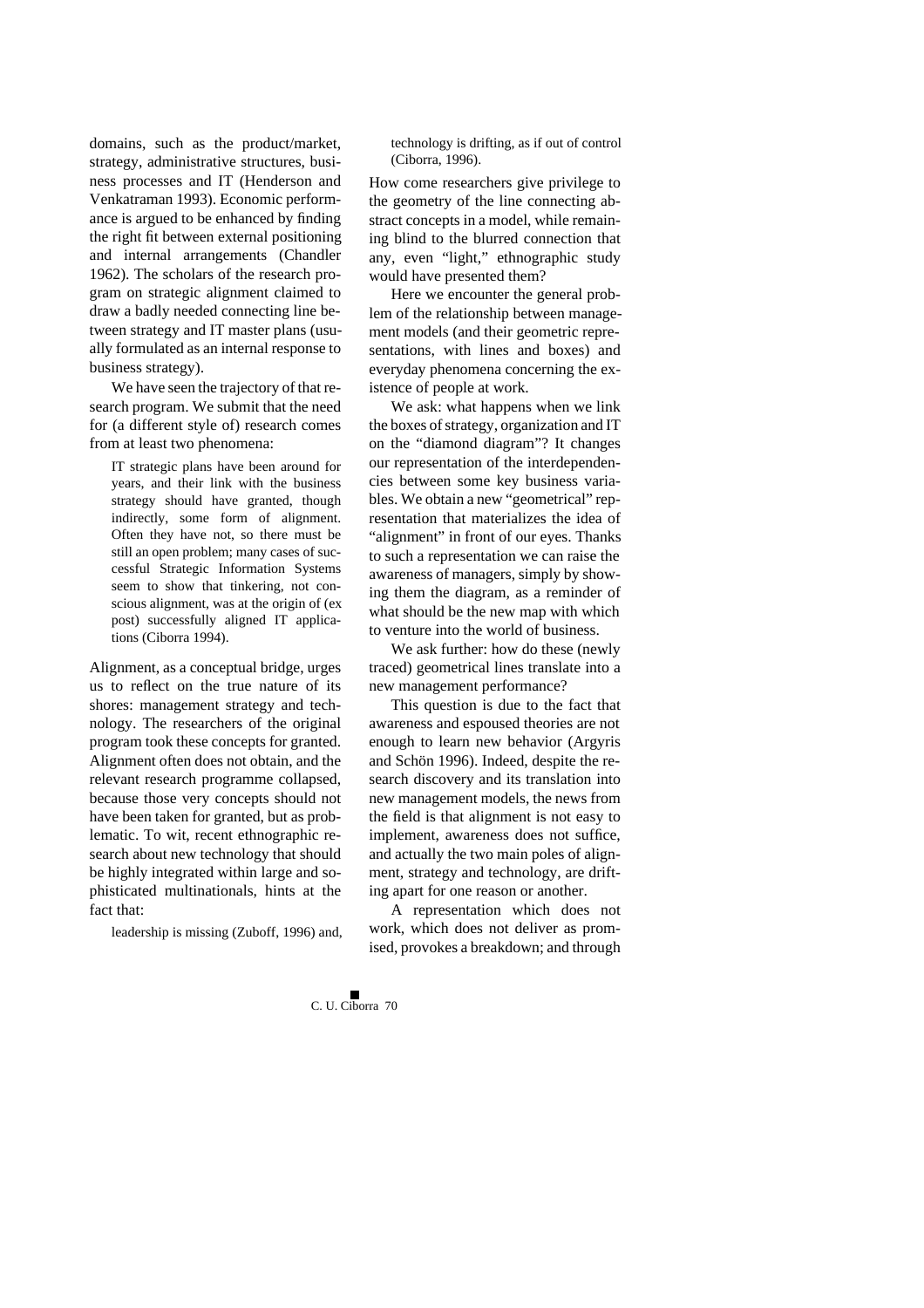this breakdownwe (at last) encounter the world, possibly with different eyes (Dreyfus 1994). Indeed, the gray world of organizations, always there with its pasted-up sets of arrangements, people, machines, which are not aligned according to our models, reminds us of the following: When focusing on the geometrical representations of business variables and interdependences we tend to grant them essence & existence: it is an ideal, perfect world to which the "real" world has to conform. Thanks to a careful and rigorous research method, smart academic researchers discover the "objective" world, and then they extract the relevant models; effective managers steer the world towards the models, once they have learnt them.

We argue that precisely this belief is the source of breakdowns, deadlocks, and ultimately impotence.

Consider, for a moment, the inverse path: the messy world that we encounter daily, already there, largely outside our control and that we know by pre-scientific evidence and intuition, provides us with the raw materials for our abstract representations. We intentionally take the raw materials, we sanitize them, elicit (through some measurement method) a limited number of connections and we build models by fitting empirical data. However sophisticated, such models remain a de-worlded image of the organization. They are granted essence & existence in the world of abstractions. Outside that world they are simply not "indexed" by the same degree of reality as the "world-out-there." Thus, for example, we have to admit that we can understand the very notion of alignment only thanks to our (tacit) knowledge of the messy world. But the reverse relationship does not work: from the notion of alignment we cannot reconstruct, let alone intervene into, the everyday world of business.

We tend to apprehend and explain the world with the help of categories that claim to define it objectively as a set of given objects and relationships, existing in themselves and capable of being grasped by exact measurement methods. For example, alignment (or lack of) is out there, and we need to measure it more exactly, so that we will be then able to re-engineer it.

But, Husserl (1970) notes that first the "scientific view" of the world is one among many, the outcome of the practice of a subcommunity of specialists. Second, the world-out-there is the pre-condition for our understanding of such models and methods, and thus they presupposes it, while it is far from being presupposed by them.

Translated in our case, there is no pure alignment to be measured out there. It is on the contrary our pre-scientific understanding of and participating in the world of organizations that gives to the notion of alignment a shaky and ephemeral existence as an abstraction in our discourses and representations about the world.

We need to regard the geometrical models as a superstructure world, as outcomes of an idealization process. But in order to reach for the raw materials of what has been idealized, we need to go back to the foundation of the superstructure: the life-world and the immediate evidence of our lived experience.

If we pay attention to such available evidence from many cases of automation applied in various types of organizations (Ciborra 1996) we can argue that in the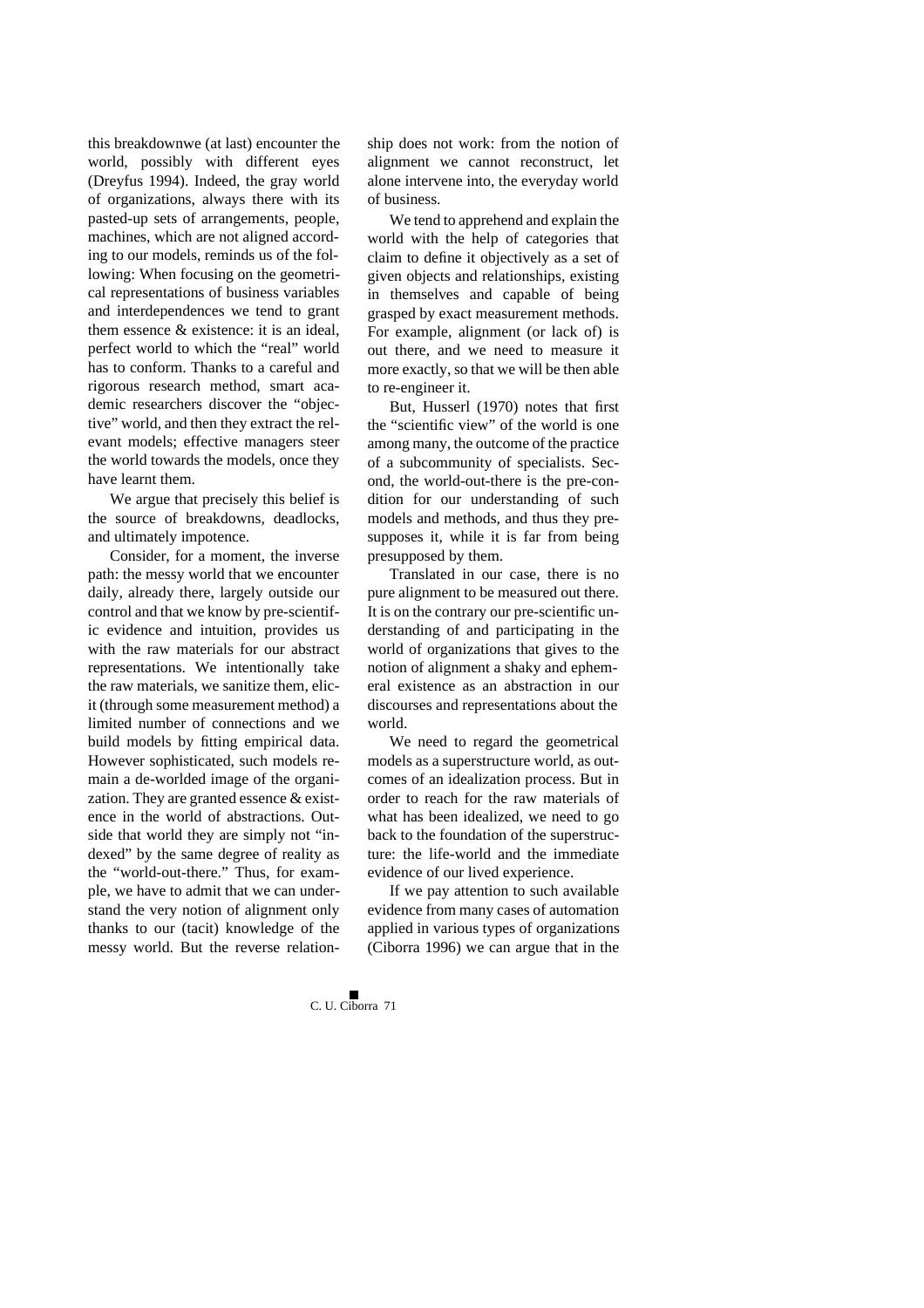world-out-there alignment does not obtain because strategy is not such a clear concept or practice, since due to various, turbulent and unpredictable circumstances, managers are busy muddling through, betting and tinkering. Furthermore, the use of the technology itself is characterized by improvisations of various sorts (Orlikowski 1996, Ciborra 1996a) and by many unexpected outcomes.

We are now in the position to explain the trajectory of the formerly promising research program on strategic alignment: those researchers made multiple abstractions out of the muddling through and drifting; idealized tinkering and called it strategy; idealized technology as a controllable set of means and called IT; granted to these concepts existence and essence, transformed them into boxes and traced a line between them. Then, they started the difficult journey back to the real world, and found difficulties in measuring "the strength of the line" or formulating prescriptions that would be followed by managers when tracing the line on the field of practice. They ingeniously provided more and more sophisticated representations of alignment, as more analytical and detailed maps for the actors to operate in the real world. To no avail: the higher conceptual detail remained confined to the world of idealized abstractions, but had little impact on the life worlds of business and organizations. The research wheel was turning on empty.

Consider, again, the alternative path. We go back to basic evidences, and encounter the world as it presents itself in our everyday experience. We rely on evidence, intuition and empathy. We listen to managers and we participate in their dealings with puzzles and riddles, and we do not confer any particular relevance to words like "strategy," "processes," "data," or "system." In this way, putting into brackets the models of management science, we approach the everyday life of the manager, made of frustrations, accomplishments, gossips, confusion, bricolage, joy and desperation. We are more than discouraged: this is too close to the everyday world we live in! We turn to the door of management science to exit towards an objective and reified world, and we find it locked by our new methodological choice! We are stuck. Can we come up with any sense of this blurred reality and address some of the issues raised so far?

#### **3. A new language**

In this section we pursue our methodological turn and try to keep on "going back to the things themselves" (Husserl 1970). If we listen to the everyday conversations of managers we do hear the familiar terms of strategy, product/markets, and even alignment of systems and administrative structures. They can be interviewed on such topics, and some of their statements even lead to measures on a Likert scale. But, beyond their espoused views, we can observe phenomena such as: plans keep being diverted, surprises arise constantly, opportunistic adjustments must be carried out on the spur of the moment, so that planning is espoused while circumstances compel managers to improvise (Ciborra 1996b).

Also the implementation of the technology is punctuated by unexpected outcomes, turns that require frequent adaptations if not re-inventions of the initial

 $\Box$  Ciborra 72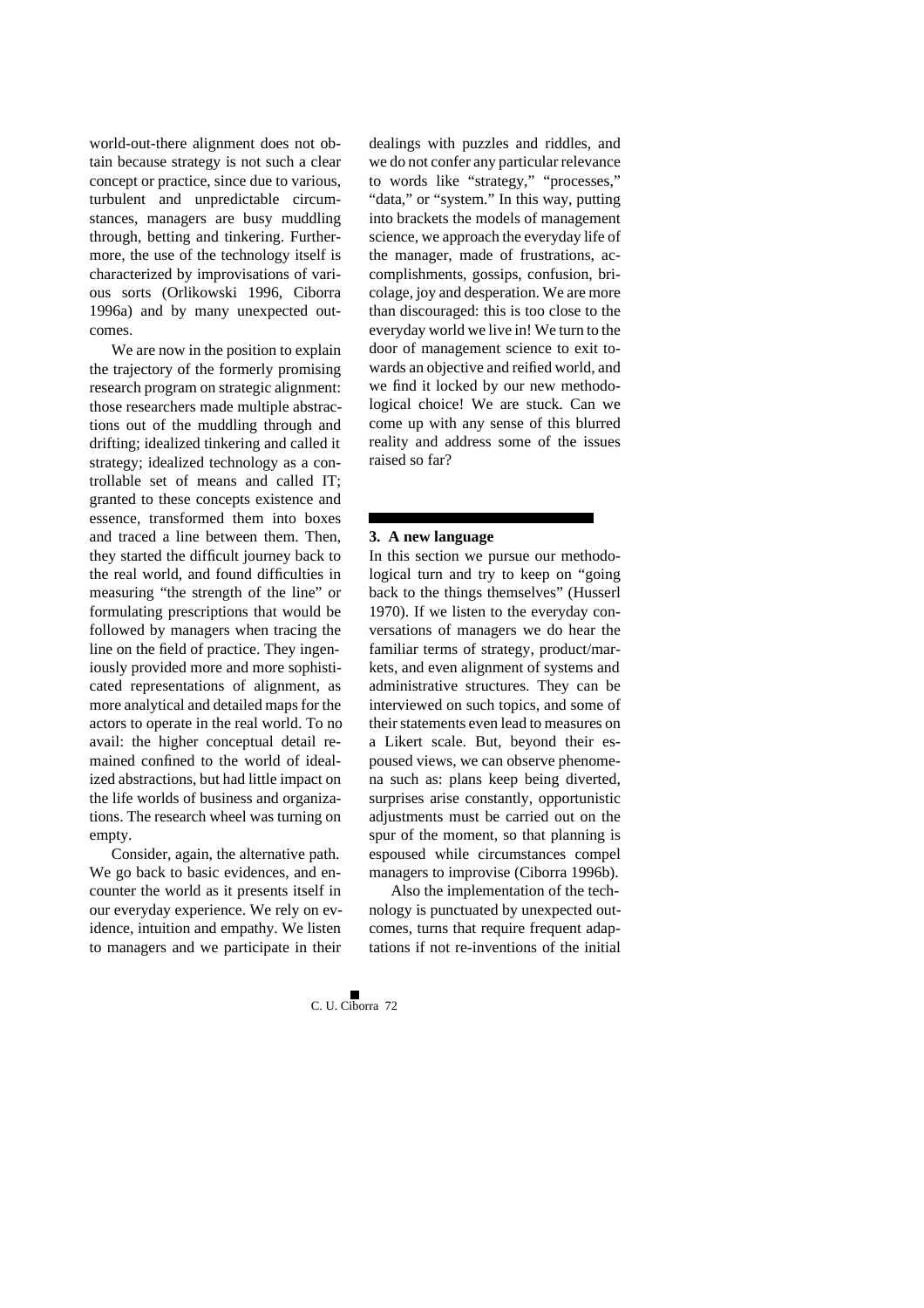system (Rice and Rogers 1980, Bikson 1996, Mankin, Cohen and Bikson, 1996). We have called this phenomenon "technology drifting."

At this point we are again confronted with a choice. Either we do what management science suggests, that is "to realize" these "surprises in implementation" as exceptions, build an ideal world of "how things should be" and try to operate so that the messy reality in which managers operate moves towards this idealized model (where surprises are absent or under control), or we suspend belief on what we think we know about strategy, structure, markets, feedback mechanisms etc. and reflect upon what we observe. Sticking to the latter tack, we encounter business phenomena that deeply enrich our geometric notion of alignment. Here is a primer.

### *3.1. Care*

Henderson and Venkatraman (1993) note that seeking the fit between strategy and the other main business variables is a dynamic exercise. Our research shows that the driving force behind alignment in-action, as opposed on-paper, is a great amount of care taking performed by the various actors involved in the design, implementation and use of IT applications. What is striking is that there is nothing special, or geometrically sleek, in this caring: it is just familiarity, intimacy and continuous commitment from the initial needs analysis throughout constructing the system, training the users, introducing the system into practice, modifying it as new practice emerges, and so on. Care has itself a "structure" linked to how we are-in-the everyday world:

Care can be performed as intentional *perception*, a way of coping that deals scientifically with natural, human and artificial "objects". It is the domain where the new system, for example, is a "thing" (a drawing, an "object", an "idea") lying incongruously in front of our attention. Perception idealizes "things" by severing them from the context, the world where models, objects, ideas are usually immersed, so that it deals eventually with "unworlded" systems or objects. These are the outcome of abstraction, idealization and rationalization guided by intentional visions and plans. Perception proceeds by the rule of method (Husserl 1970). Care expresses itself in being able to develop concepts, variables, relations, explicit choice criteria and algorithms in order to design better business processes, regulate implementation processes, design structured systems, and so on. Typically, the results of the strategic alignment research programme have been at the level of perception: they are an instance of this (scientific) way of taking care of certain human and technical issues in organizations.

Recall, however, that there is a limit to the power of perception: it deals with sanitized, unworlded entities, that have not passed the test of being fully immersed in the world. They miss the chance of getting their hands dirty with the everyday practicalities of organization. Hence, the almost ubiquitous gap between the models and the blurred business world.

Getting closer to the world, we encounter *circumspection* as the form of concern that consists in practical problem solving and learning. It is the domain of "situated" implementation and use. Here, the "worldliness" of objects is not rejected through sanitization of the relevant context and situation, but gets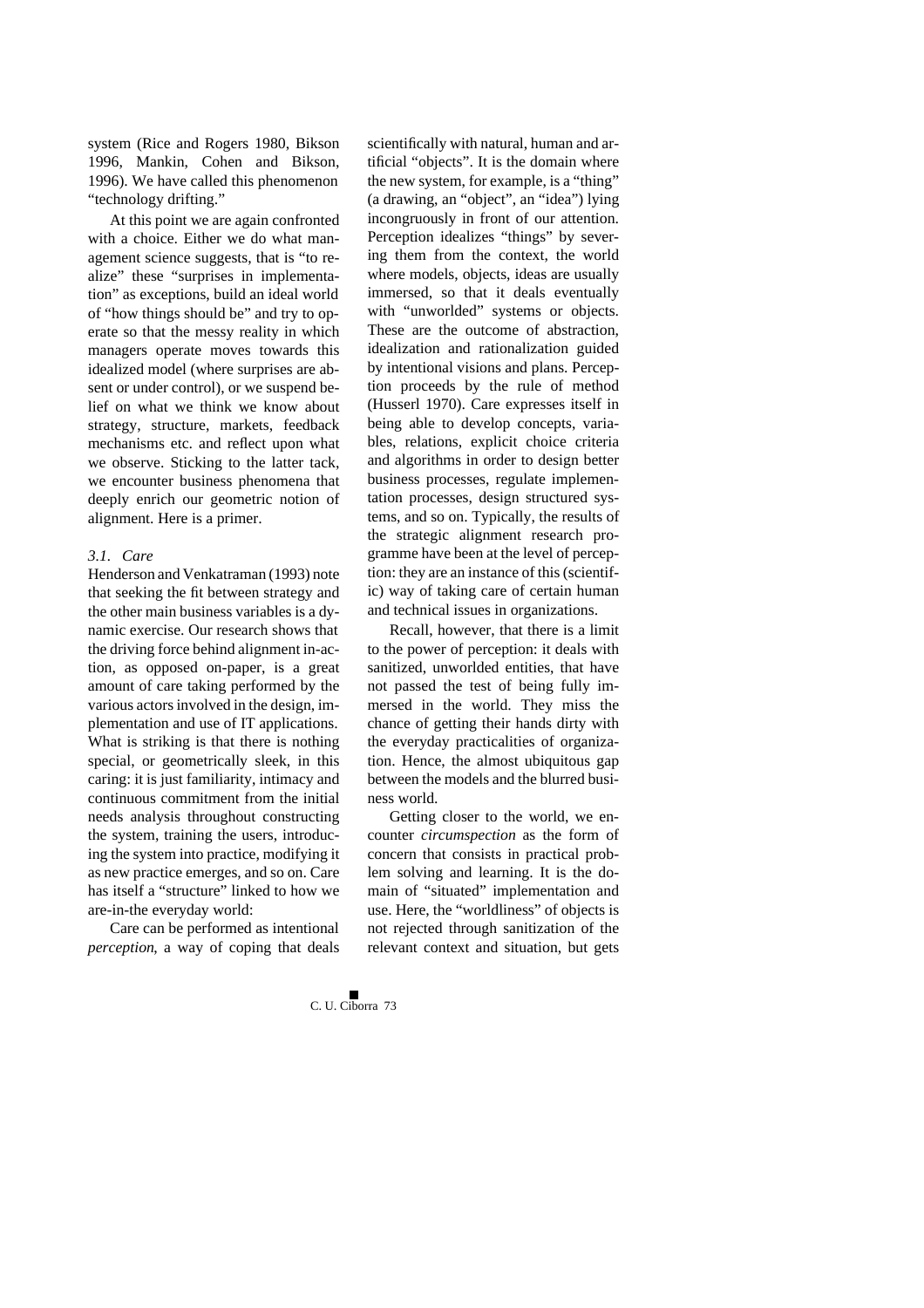appreciated in action. While systems are in use their handiness is put to test, their friendliness is assessed, their fit with the workflow is monitored, their limits explored, etc. We cope with deficiencies and breakdowns, surprises and shifting effects. We learn how the organization reacts and evolves, how it improvises solutions in an opportunistic fashion (Orlikowski 1996). And we get our hands dirty to manage the process. The neat world of the scientific models is not at the center of attention anymore, rather it is the match to be achieved in vivo between the new systems and the unfolding work situation.

Finally, we have a form of taking care which is deep and invisible: *understanding*. It is the domain of "worlded" objects that naturally mingle with (are) the world. Understanding a system or a tool means becoming so intimately familiar with it, so that it disappears from our alert attention, and becomes taken for granted, that is appropriated into the routines of our daily absorbed coping. Technology can make so much sense in supporting our daily dealings, that it recedes in the background of our conscious, goal-oriented work behavior. Or, the systems are so "aligned" with the execution of our daily tasks that they disappear and become part of the world. So, paradoxically, the better we "understand" alignment, the less we will be able to represent it in our daily activities (it becomes embedded into our tacit knowledge).

This offers an important hint about a new approach to studying alignment: searching for the ways this concept is "drawn" into the flow of practice. We need to go back to the daily, commonsensical practices, while distancing ourselves from the drawing board, the strategic business desk and the geometrical models.

#### *3.2. Hospitality*

What calls us to align technology? First, the general coping with and understanding of the world. Second, alignment presupposes acceptance and hosting. To wit, detailed empirical research shows that, at least for the case of groupware (Ciborra 1996), technology can be both fragile and ambiguous. Fragility derives from the ubiquitous presence of substitutes at the automated workplace, usually tools which are better "understood." So, often, new, compared to already existing applications appear to be incongruous, an obstacle in the work flow. They require a lot of circumspection and being worked at (or "work-arounds") in order to be embedded in the workflow and deliver their potentials. They require an extra, subtle effort of acceptance. Second, new systems are complex, open, dynamic (Ciborra and Lanzara 1990). Because today's platforms enable multiple usages, and since shifting in the practices of coping, use and re-invention occurs in response, they often lead to surprising outcomes. To be concrete: a groupware system designed to enhance transparency and knowledge sharing (Ciborra and Patriotta 1996) can instead raise fears among users of being a "Panopticon" for centralized control (Zuboff 1988). Technology is in motion in organizations, and it is highly ambiguous. Acceptance has to face ambiguity: coping becomes hospitality. On its turn, hospitality is an unstable way of coping with the stranger: it can suddenly turn into hostility. Thus, behind the technocratic idea of alignment, the phenomena from the field

 $\overline{C}$ . U. Ciborra 74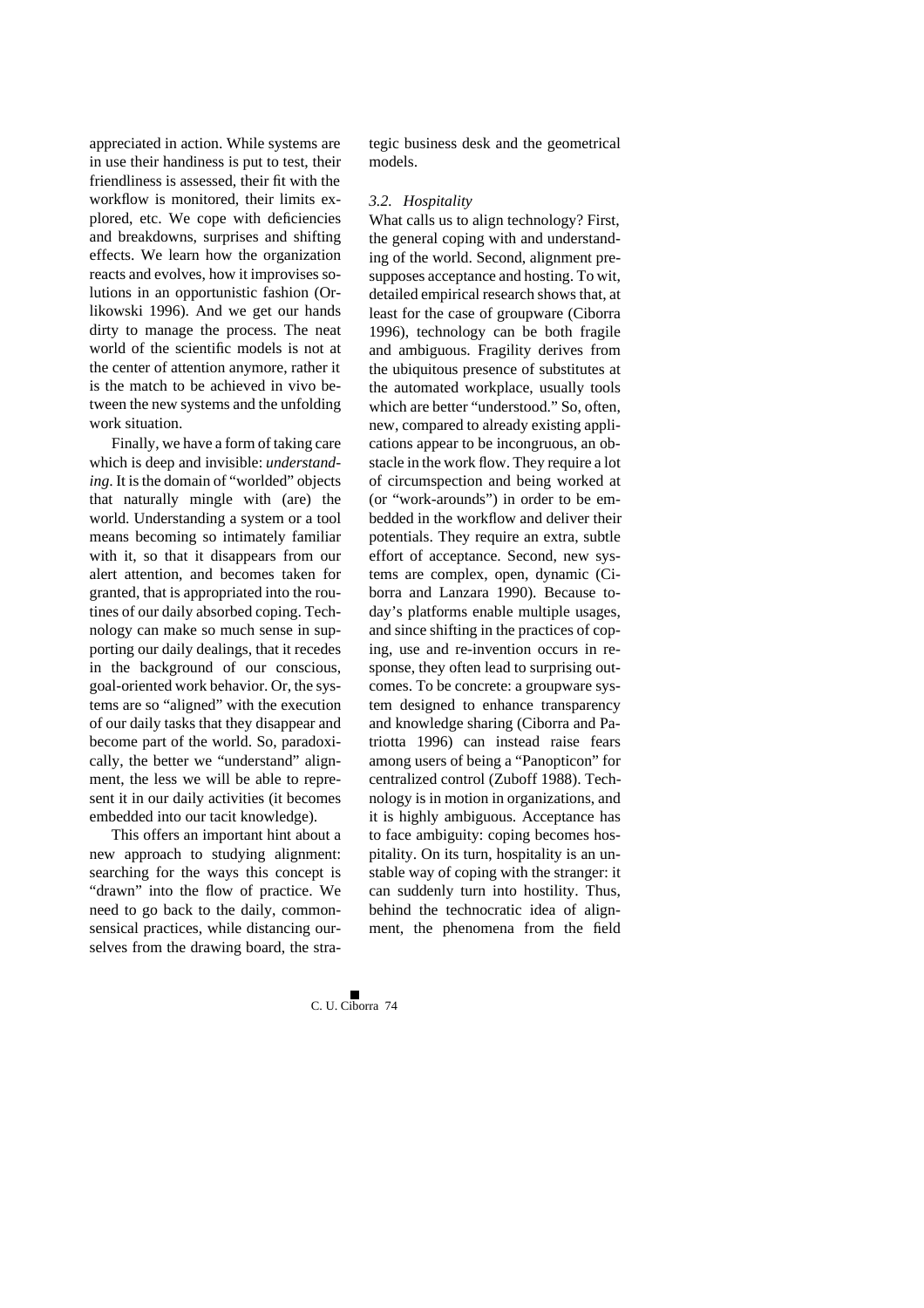make us encounter one of the oldest arts of mankind: hosting a stranger.

To be sure, if the technology were totally "disambiguated", univocal in producing its effects and impacts, hosting would consist of straightforward adaptation and alignment. The latter is precisely the picture of the world of implementation as portrayed by structured information systems methodologies: systems are objects, knowledge is data, work is business process, and people are emotionless decision makers who have to align their preferences and adjust to the changes rationally planned for them. It is the "de-worlded" world of business reengineering models, where designers, consultants and managers juggle around boxes and arrows to come up with solutions that optimize pre-selected performance criteria. The intricacies and uncertainties of hospitality, hostility and ambiguity are ruled out from such a de-worlded world of abstract organizations, but equally ruled out is the "organizingness" of everyday life as experienced by the members of the organization. It is precisely such "organizingness" that helps technology become integrated in the workflow, "aligned" and "understood." Unfortunately "organizingness" cannot be represented geometrically: it is made by real world participants from absorbed coping, care, being there amidst ambiguity, intimacy, sporting hospitality as well as tamed hostility towards what the new and the unknown is disclosing.

#### *3.3. Cultivation*

The everyday intricacies of the relationship between strategy and technology, hidden by the falsely clear management science concepts, can also be captured by the notion of "cultivation," especially when one has to implement alignment. Itami and Numagami (1992) see cultivation as the dynamic interaction between current strategy and future technology. They mean a process by which technology gets accumulated (often in unplanned ways) with much greater future potential than necessary to meet current needs. For example, Toyota's lean product system was the outcome of technology investments made out of necessity to cope with short term problems, such as small production runs for small market volumes. But, in retrospect, those investments helped Toyota's later strategy to become an internationally competitive manufacturer.

Cultivation, then, is based on frequent misalignment and misfit: the technology being accumulated is greater, or different in its potential, than current internal and external needs. The ensuing paradoxical prescription for the firm is to overextend: cultivation is about destabilizing current strategy and "creating imbalances" with the current level of technology. One example is a strategy of coexistence of multiple projects with different stages of technological evolution as opportunities to create new knowledge (Clark, Fujimoto and Aoshima 1991): the resulting tension, misfit and coping will stimulate learning. The line of argument issimilar to Penrose's (1959): the firm accumulates various unutilized resources, often unintentionally as it grows, and these resources represent potential for further growth through new, usually unplanned, recombinations.

Also Dahlbom and Janlert (1996) use the term cultivation to connote a way of shaping technology that is fundamentally different from rational planning, aligning and constructing a technical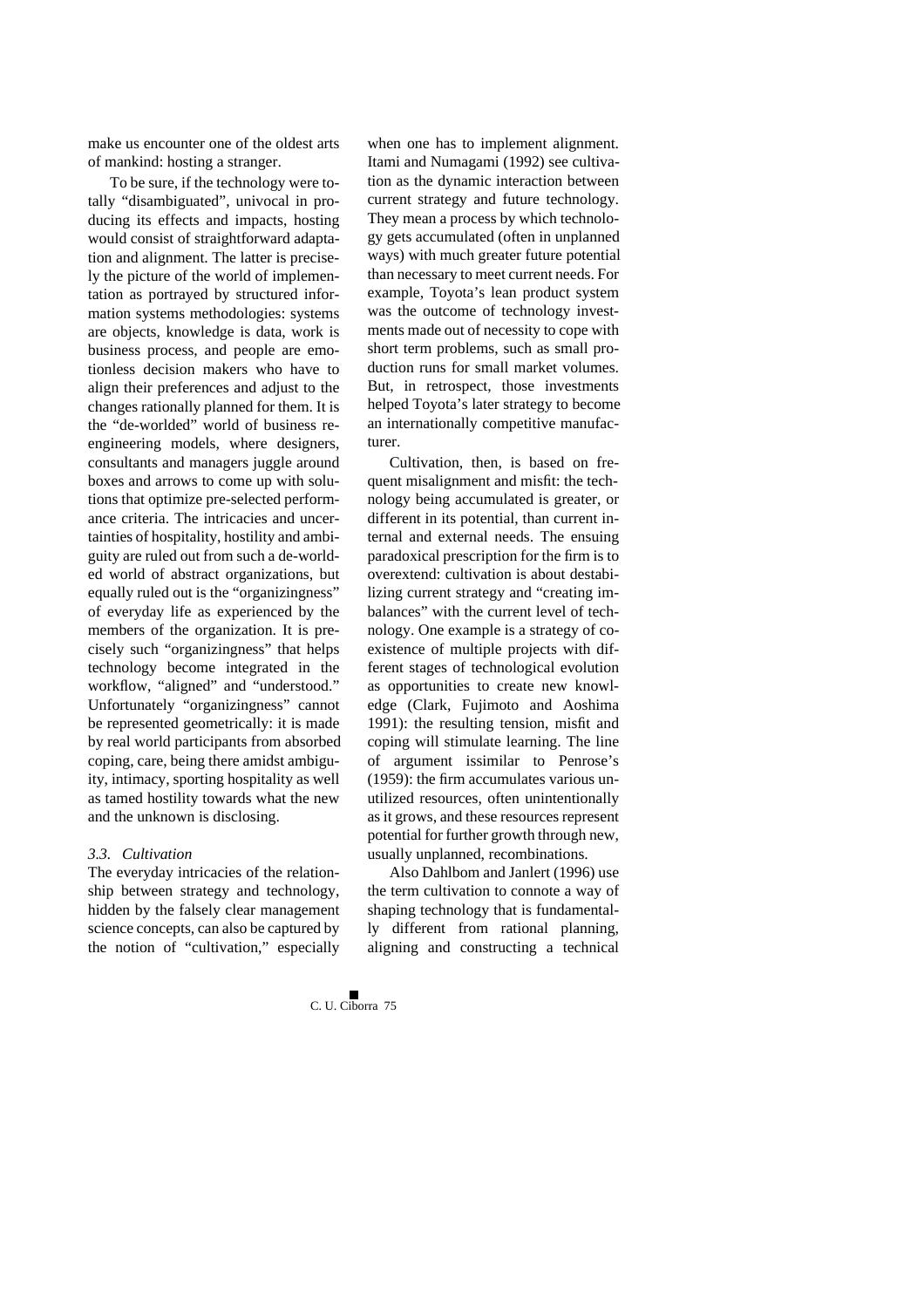system. While constructing, and aligning, are about selecting and putting together a number of objects (tools) to form a coherent socio-tecnical system, cultivation is about interference with and support for a material that is in itself dynamic and possesses its own logic of growth. Here the main metaphor is: helping a wound to heal. Construction (of which alignment can be regarded as a subtask) is "a radical belief in our power to, once and for all, shape the world in accordance with our rationally founded goals. Cultivation is a conservative belief in the power of natural systems to withstand our effort at design either by disarming them or by ruining them by breakdowns" (Dahlbom and Janlert 1996).

Besides evoking misfits, breakdowns and resistance as the stuff of which "alignment-in-action is made of," the concept of cultivation invites us to reconsider the role played by the object of alignment, i. e. technology. Looking at technical systems as "organisms" with a life of their own may change even further our whole notion of alignment.

## **4. Information technology infrastructure: Who is aligning whom?**

Recall the evidence from previous research on groupware and teamwork suggesting that as a result of a series of microevents and decisions, almost outside anybody's control, technology tends to drift when put to use. Here, we want to pursue the idea further of a certain degree of autonomy and inner dynamics of the technology, both as a drifting system and as an organism to be cultivated.

How to cope with the oxymoron of technology as an autonomous organism?

The traditional conception of technology, which originated with Aristotle, is that technology is a human development or arrangement of tools, machines, materials and methods to serve the attainment of human ends. In other words,technology is a "passive" and neutral set of means to achieve some ends. This perspective lies implicitly at the core of most management and economic literature in good currency.

Thompson (1967) suggested an interesting extension to this conception: technology is a set of beliefs about cause/effect relationships; it is thus a body of knowledge, a "system of logic" (Itami and Numagami 1992). As such, however, technology is no longer neutral and passive: as a device or system oriented toward human needs, it becomes the basis, or at least an important component, of the formative context (Ciborra and Lanzara 1994) that shapes strategy and other business activities. Thus, Rosenberg (1976) suggests that technology can be strategy generating, because it induces managers to focus on new directions regarding, for example, product innovation. In the high-tech industries it can also become a source of reference metaphors for organization designÑfrom the computer platform to the platform organization (Ciborra 1996b).

Itami and Numagami (1992) note further that as a logical system, technology possesses its own tendency toward perfection ands ystematization. In order to see this tendency at work, not only at the cognitive but also institutional level, consider the case of IT infrastructures (Hanseth 1996).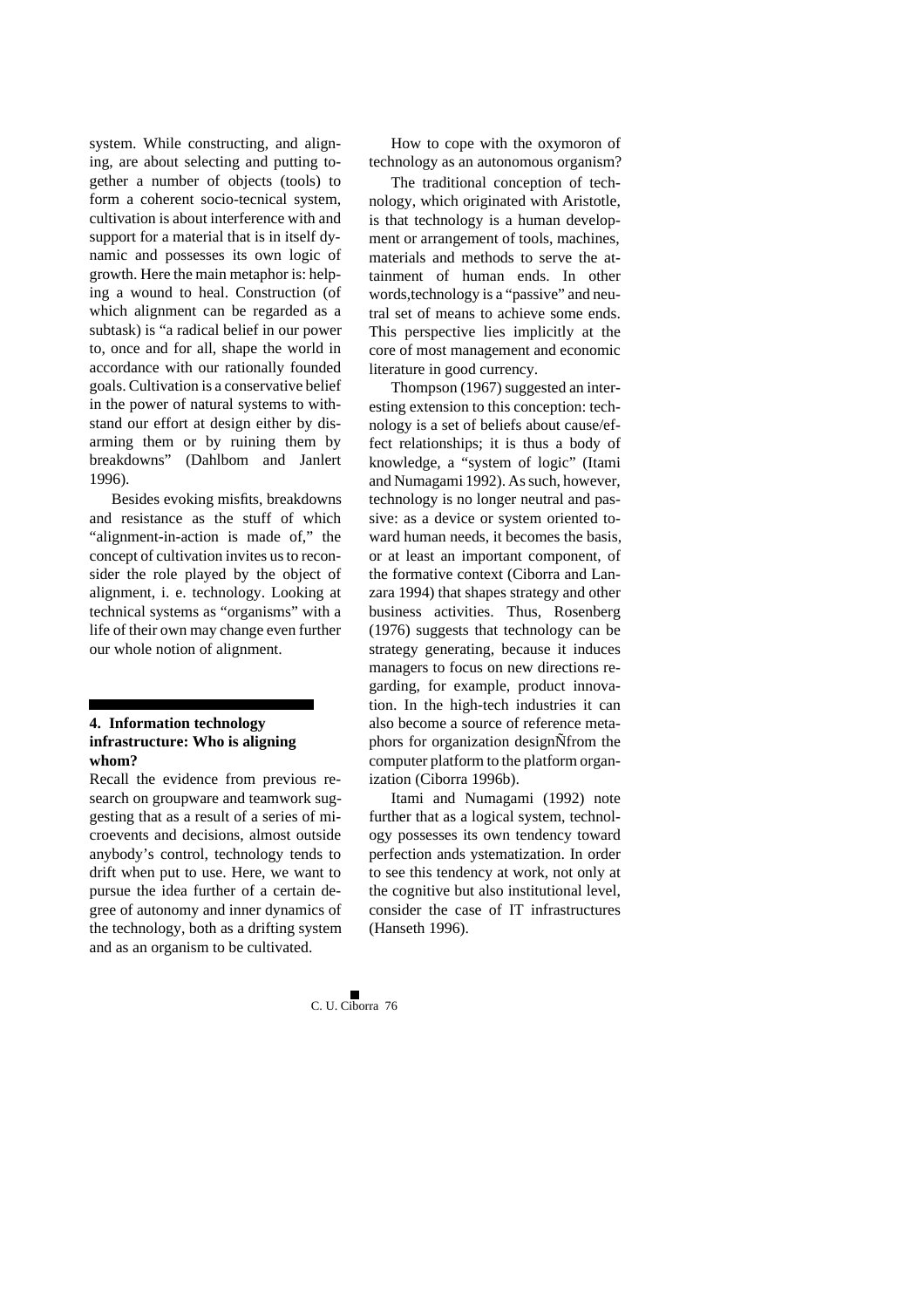As a mediating technology aimed at decreasing transaction costs (Ciborra 1996c), IT possesses some of the key characteristics of a network infrastructure: it operates through standardization and extension of linkages (Thompson 1967). Further characteristics of IT infrastructure are (Star and Ruhleder 1996):

- being sunk into other social arrangements, institutions or technologies;
- invisibility and transparency: infrastructure is there to support invisibly the execution of tasks; it becomes visible only in case of breakdown;
- embeddedness in a set of conventions of practice;
- installed base: "infrastructure does not grow de novo; it wrestles with the inertia of the installed base and inherits strengths and limitations from that base" (Hanseth 1996).

Again, one can take for granted that management can in various degree harness IT infrastructure to achieve business goals, and do scientific-style empirical research about it (Broadbent *et al.* 1996). However, a closer look at the internal dynamics of IT infrastructure would show that:

- many actors are involved in its establishment or development, so that it is not controlled by only one actor. Many interorganizational information systems evolve in this way and become an infrastructure;
- the issue of standardization becomes paramount, and again it is not in the hands of only one actor. Battles of standards are under our eyes everyday: they involve the setting up and management of complex coali-

tions of actors and technologies (David 1987);

• history, path dependency, unique events that punctuate the development of infrastructure seem to have an irreversible influence on its configuration at any given moment.

Such phenomena can be observed, for example, when looking at the dynamics of the "installed base." Thanks to self-reinforcing mechanisms and network externalities, the installed base attracts complementary investments and makes a standard more attractive. A larger base with complementary products increases the credibility and attractiveness of the standard. This brings more adoptions, and so on. In other words, a particular standard, and corresponding infrastructure, gains momentum (Hughes 1987). And momentum can be regarded as the result of a larger "actor-network" that includes the technology, its users, manufacturers, educational institutions, professional associations etc. There is "alignment" in such an actor-network, but is of a different kind from the one assumed by the mainstream management scholars. First, it is an alignment between humans and non-humans, where non-humans (the architectures, the operating systems, the standards) seem to have a say as important as the humans. To the point that some of the humans, if one listens carefully to their declarations, seem to speak and write "on behalf" of the non humans.

Second, humans in such actor-networks face dilemmas that are quite different from the wide number of options that management models lay out in front of decision makers. For instance (David 1987):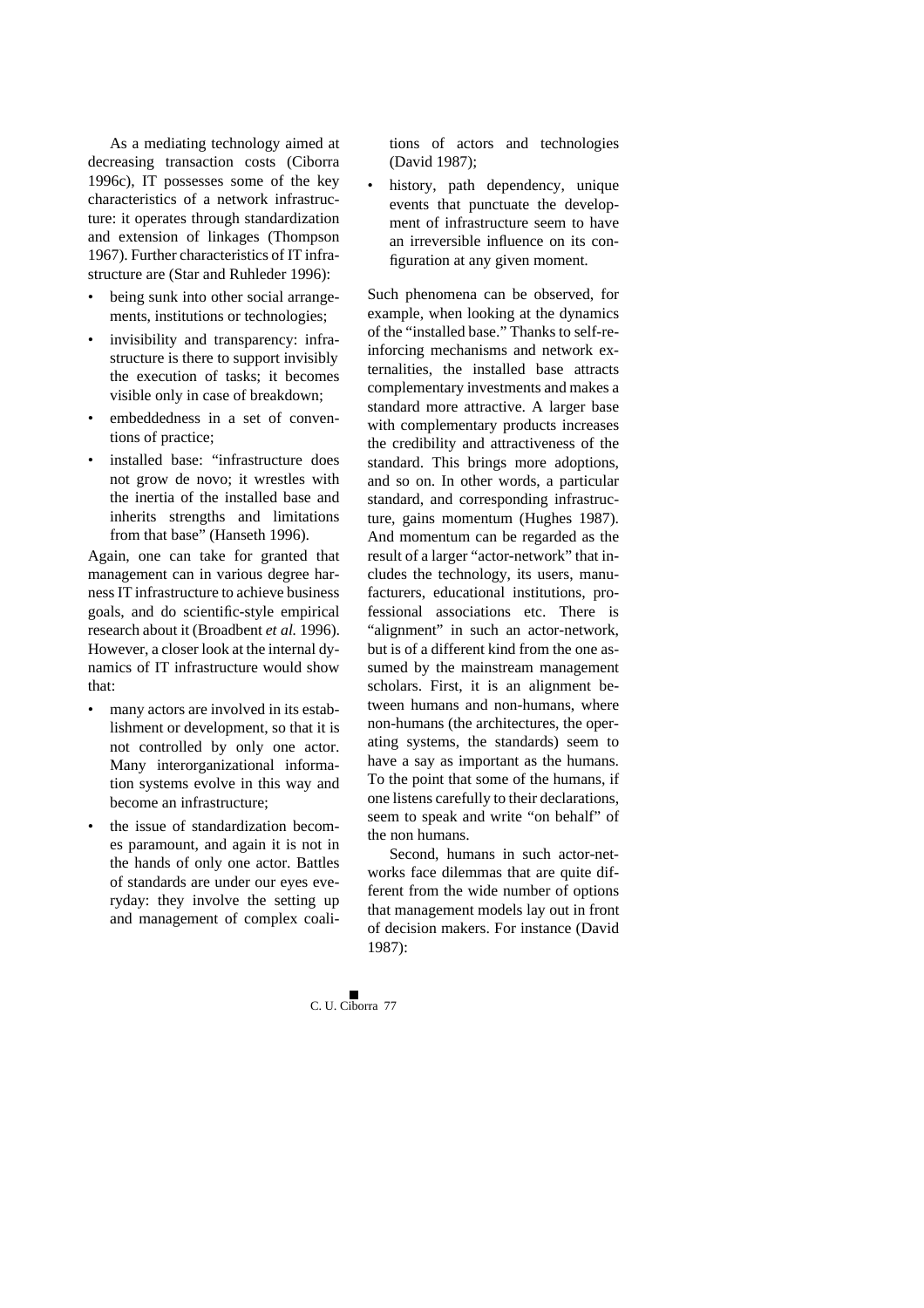- narrow policy windows, during which an actor can hope to influence the development of infrastructure in its own interest;
- blind giants: powerful human actors who lack the knowledge to predict how their choices will impact the future trajectory of infrastructure: they have power but little knowledge;
- angry orphans, users groups, who may be cut out of the development and will push for "gateways" to the non standard (non aligned) domains of the infrastructure.

It is clear that in such a decision making context, the "cultivating" strategy introduced above makes much more sense in coping with the dynamics of the installed base, than any commando-like approach of humans over machines. (Hanseth 1996).

With a bolder move, students of Science, Technology and Society conclude that in order to understand (and, we add, cultivate) modern technologies, their diffusion and usage, taking into account both their cognitive and institutional influences, one needs to abolish the assumption of a "fundamental" separation between "technology" and "society": each possesses an equal status as an "actant"; each has its own dynamics; each can be seen as endowed by one or many "programs of action" (Latour 1993).

We cannot enter here the debate on the feasibility of an "anthropology of machines", but just note that these scholars also use the notion of alignment, though in a much more complex and open sense than discussed so far by the management literature. Alignment would correspond to the successful translation of the interests of one actor into the behavior of another actor, within a complex network of actants and intermediaries, so that shared spaces, communication channels or some form of equivalence between them obtains.(Callon 1991)

The important point is that an actant is anything or anyone endowed with a program of action, so that depending upon circumstances, it can be an organization, and individual, but also a machine, a scientific paper,... a mundane device such as a door knob (Latour 1993).

## **5. Back to the research programmes**

We have now come full circle. Our questioning, deconstruction and investigation have shown that possibly it is too early to sing the De Profundis for the concept of strategic alignment. On the contrary, our post mortem reflection on the managerial research programme on alignment has pointed out several new tracks:

- a style of research that does not estrange us from the worldly existence of people at work and their small and big "dramas";
- the ensuing urgency to go back to the facts themselves, putting into brackets received concepts such as strategy, technology, and in general the power of models and representation;
- a new language (borrowing mostly from European and Japanese research) to talk about the interaction between strategy and technology, including the terms of care, hospitality and cultivation;
- a series of new perspectives on technology, that go beyond the notion of

 $\Box$  Ciborra 78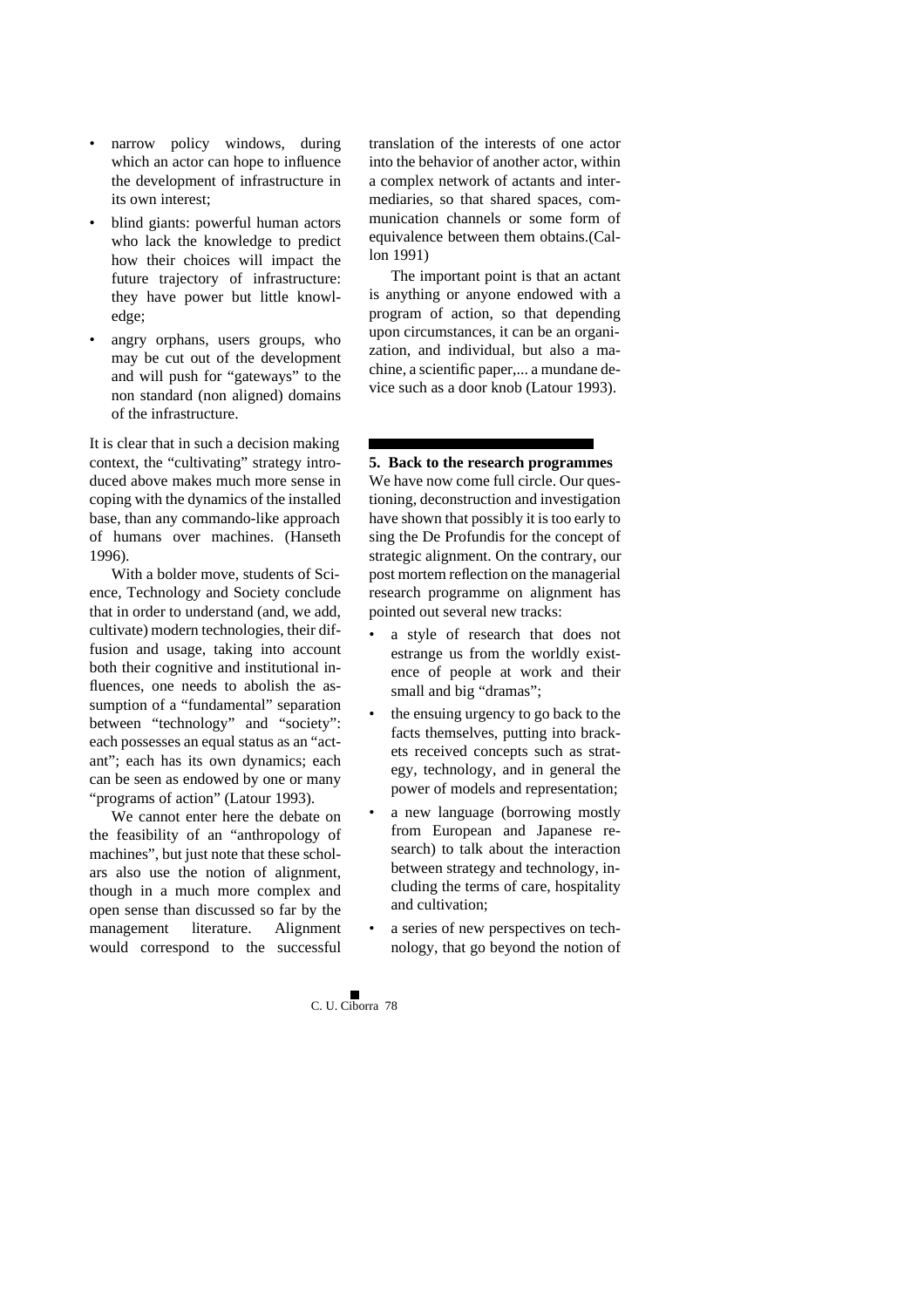technology as a means to achieve an end;

an enlarged notion of alignment within an hybrid network of semiautonomous actors.

At this point, we are left with the final question: what is it in the dominating style of research in management science that brings it to identify, and then "jump" on an interesting concept, such as strategic alignment, monopolize publications through sleek empirical research and models, then eventually turning to something else, leaving behind burned ground and oblivion? And all this with little reflection, little or no thinking, and above all, zero questioning of the basic assumptions.

We submit that in trying to closely mimic the scientific paradigm of the hard sciences, the so influential (US-style) management research is not preoccupied with thinking. This is consistent, since science is concerned with observation, measurement and calculation, not strictly with thinking (Heidegger 1962). This may justify the relentless succession of publications with data and models, but very little accumulation of new concepts that last.

And this may also explain the current malaise of MBA programs where it is sensed that new grounds have to be explored since the traditional management education does not deliver a competent manager. This is strange, since MBA teaching can continually feed onto the results of management science research.

Still, we know that more often than not, students are just able to babble formulas and models that get quickly forgotten and in general soon trivialized by the business press. Managers on the front line seem to know in their guts that all this is not enough to cope with the complexities of everyday business.

The current way of fixing the problem launched by the leading business schools is worse than the point of departure. In order to avoid the superficiality and vapidity of many concepts being taught, it is now widely recognized that more emphasis should be put on research. But we ask: what type of research? Always, and consistently, the answer is research that mimics hard science. So, the schools admit that they have not been science-based enough, and establish research centers to do more of the same. If our analysis above is correct this will generate severe problems ahead. But there remain plenty of opportunities for a different style of research, a style that puts questioning and thinking at the center of our efforts in coping with the management of complex organizations, a style that makes questioning the core activity of management research and practice, more pious and perhapsmore effective.

#### **References**

- Argyris, C. and Schön, D.A., (1996). *Organizational learning II*. Reading, MA: Addison-Wesley.
- Bensaou, M. and Venkatraman, N., (1995). Configurations of inter-organizational relationships: A comparison between US and Japanese automakers, *Management Science*, 41, 9, September.
- Bikson, T.K., (1996). Groupware at the World Bank. In Ciborra (1996a).
- Broadbent, M. and Weill, P., (1993). Improving business and information strategy alignment: learning from the banking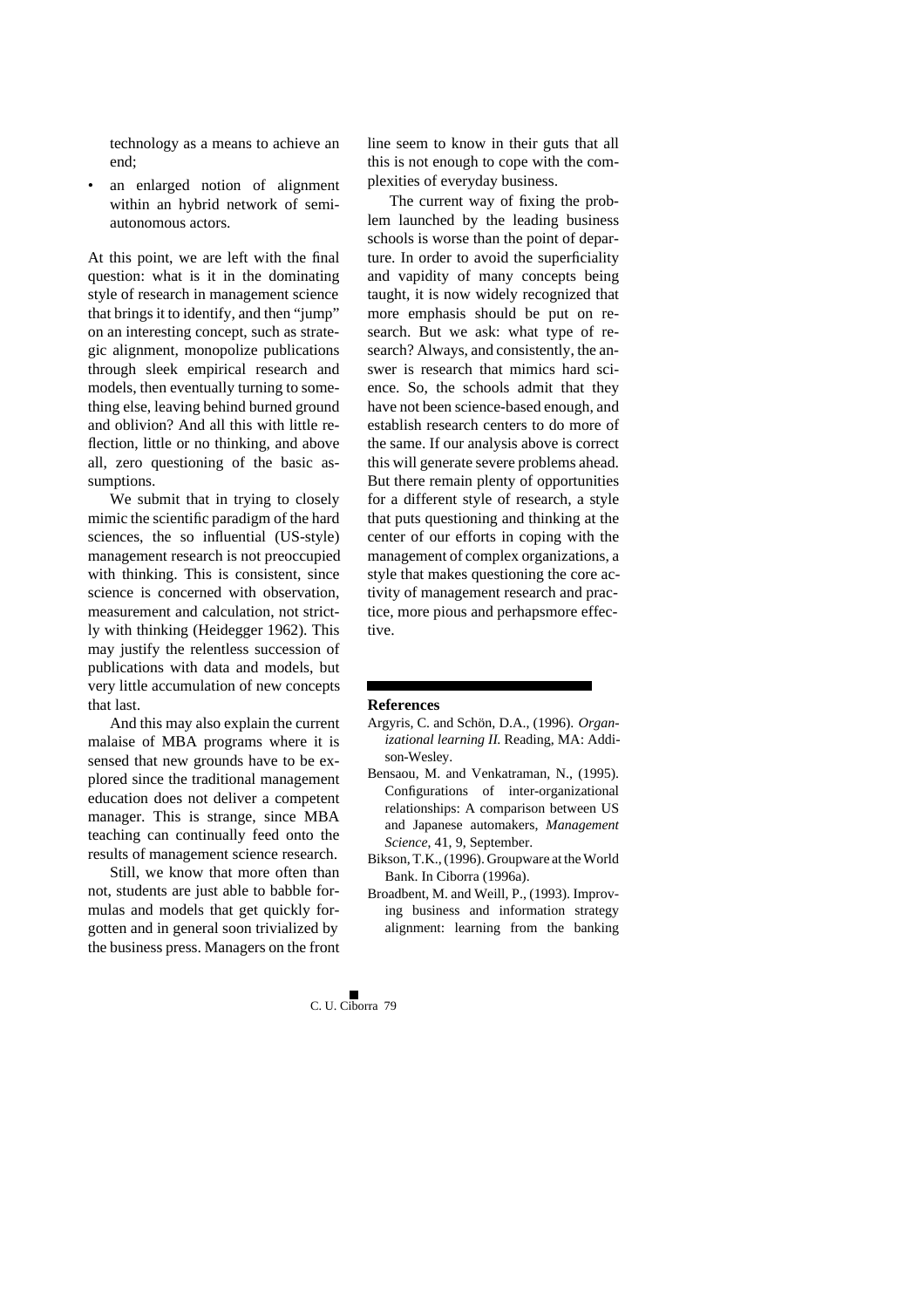industry, *IBM Systems Journal*, 32, 1: 162-179.

- Broadbent, M., Weill P., O'Brien and Neo, B.S., (1996). Firm Context and patterns of IT infrastructure capability, *ICIS Conference Proceedings*, Cleveland, Ohio: 174- 191.
- Callon, M., (1991). Techno-economic networks and irreversibility. In Law, J. (ed.) *A Sociology of Monsters. Essays on Power, technology and Domination*. London: Routledge.
- Chandler, A.D., (1962). *Strategy and Structure: Chapters in the History of the American Enterprise*. Cambridge, MA: The MIT Press.
- Ciborra, C.U., (1994). From thinking to tinkering in, C.U. Ciborra, T. Jelassi, (eds). *Strategic Information Systems*. Chichester: John Wiley.
- Ciborra, C.U. (ed.), (1996a). *Groupware & Teamwork*. Chichester: John Wiley.
- Ciborra, C.U., (1996b). The platform organization: Recombining strategies, structures and surprises, *Organization Science*, 7,2, March- April: 103-118.
- Ciborra, C.U., (1996c). *Teams, Markets and Systems*, (2nd edition). Cambridge: Cambridge University Press.
- Ciborra, C.U. and Lanzara, G.F., (1990). Designing dynamic artifacts: computers systems as formative contexts. In P. Gagliardi (ed.) *Organizational Culture and Symbolic Artifacts*. Berlin: De Gruyter.
- Ciborra, C.U. and Lanzara, G.F., (1994). Formative contexts and information technology. *Accounting, Management and Information Technology*, 4, 2, December: 61 - 86.
- Ciborra, C. U. and Patriotta, G., (1996). Groupware and teamwork in new product development. In Ciborra (1996a).
- Dahlbom, B. and Janlert, L.E., (1996). *Computer Future*, Department of Informatics, G
- David, P. A., (1987). Some new standards for the economics in the information age. In P.

Dagupta *et al.* (eds) *Economic Policy and Technical Performance*. Cambridge: Cambridge University Press.

- Dreyfus, H. L., (1994). *Being-in-the-World*. Cambridge, MA: The MIT Press.
- Hanseth, O., (1996). *Information Technology as Infrastructure*. PhD Thesis, Department of Informatics, G
- Heidegger, M., (1962). *Being and Time*. New York: Harper and Row.
- Henderson, J. C. and Venkatraman, N., (1993). Strategic alignment: leveraging information technology for transforming organisations. *IBM Systems Journal*, 32, 1: 4-16.
- Hughes, T. P., (1987). The evolution of large technical systems. In Bijker, W.E. et al. (eds) *The Social Construction of Technological Systems*. Cambridge, MA: The MIT Press.
- Husserl, E., (1970). *The Crisis of European Sciences and Transcendental Phenomenology*. Evaston, IL: Northwestern University Press.
- Latour, B., (1993). *We Have Never Been Modern*. Harvester Wheatsheaf.
- Mankin, D., Cohen, S. and Bikson, T.K., (1996). *Technology and Teams: Fulfilling the Promise of the New Organization*. Boston, MA: Harvard Business School Press.
- Orlikowski, W. J., (1996). Evolving with Notes: Organizational change around groupware technology. In Ciborra (1996a).
- Rice, R. E. and Rogers, E. M., (1980). Reinvention in the innovation process, *Knowledge*, 1,4: 488-514.
- Scott Morton, M.S., (1991). *The Corporation of the 1990s*. Oxford: Oxford University Press.
- Star, S. L. and Ruhleder, K., (1994). Steps towards an ecology of infrastructure. *Proceedings of the CSCW '94 Conference*, 253-264.
- Thompson, J., (1967). *Organizations in Action*. New York: McGraw-Hill.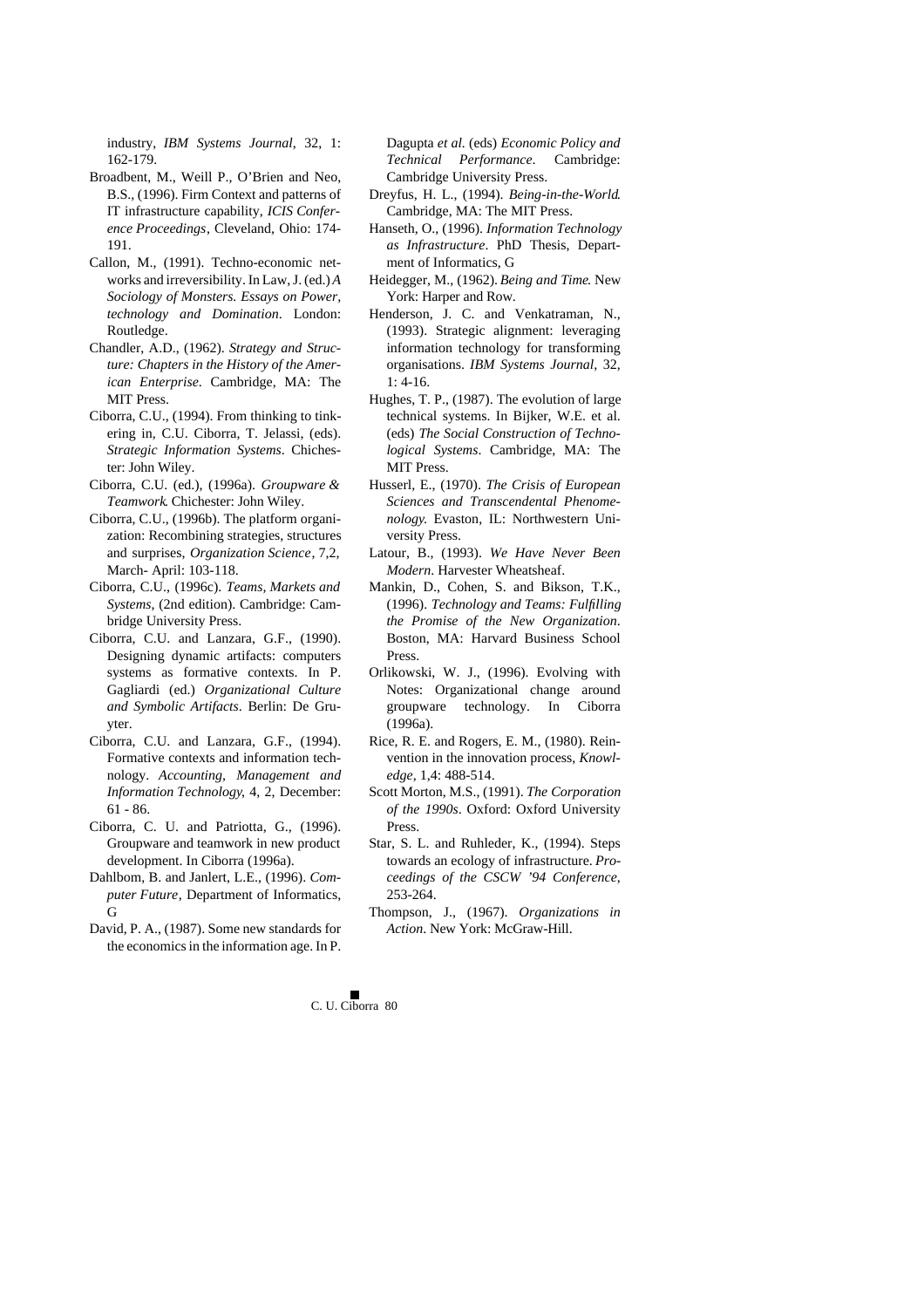Zuboff, S., (1988). *In the Age of the Smart Machine*. New York: Basic Books.

Zuboff, S., (1996). Foreword in Ciborra (1996a).